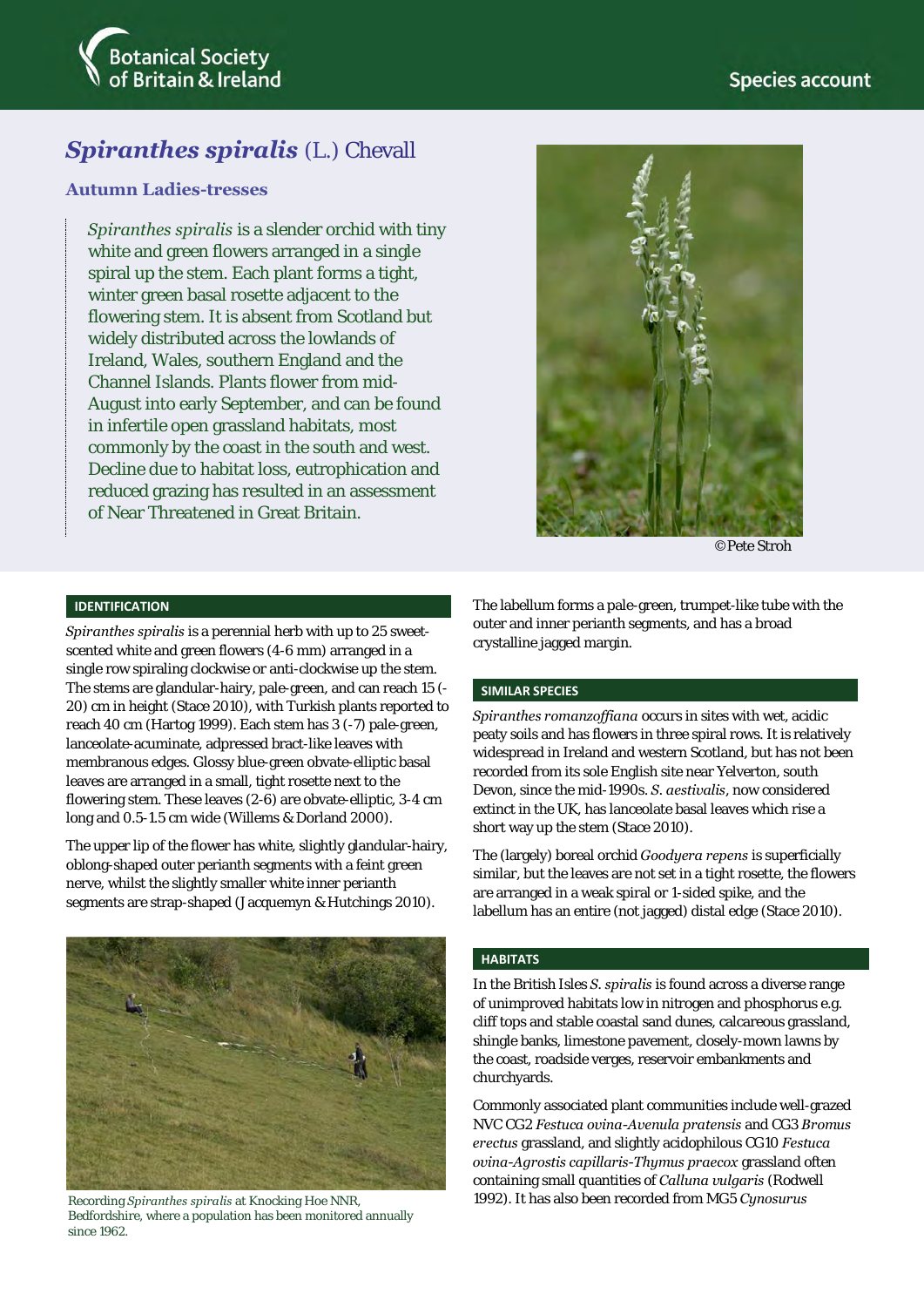### **Spiranthes spiralis (L.) Chevall**

*cristatus-Centaurea nigra* meadows in Wales alongside *Anacamptis morio* and *Thymus pulegioides*.

*Spiranthes spiralis* has a strong preference for open habitats across its European range, although plants can survive moderate shading (Willems et al. 2001) and occur in central Europe within open but scrubby woodland glades and at the edges of pinewoods. In southern Europe, where it is still quite common, *S. spiralis* can be found in grazed garrigues (softleaved scrubland) alongside *Cistus* spp., *Ficus carica, Olea europaea* and *Quercus* spp. (Tyteca 2000).

#### **BIOGEOGRAPHY**

Primarily a sub-Meditteranean species, *S. spiralis* is described as having a European Southern-temperate distribution (Preston et al. 2002). In the British Isles it is absent from Scotland, but widely distributed across Ireland, Wales, southern England and the Channel Islands. Populations are most abundant in coastal regions of the south and west (Perring 1956), and reach their northern limits in North Yorkshire and the extreme south of Westmorland (Jacquemyn & Hutchings 2010).

*Spiranthes spiralis* is considered a lowland species in Britain and is not usually recorded above 180 m altitude (Wilson 1956), although it is present at much higher altitudes outside of Britain (e.g. 900 m near Bad Mitterndorf, Austria; Bohner et al. 2010).

It is relatively widespread throughout much of the Mediterranean, but is less common in central and eastern



Distribution of *Spiranthes spiralis* in Great Britain and Ireland.

Europe and is rare in northern France, Germany, Belgium, the Czech Republic, the Netherlands, Portugal, Slovakia and Switzerland (Jacquemyn & Hutchings 2010). Populations also occur in coastal regions of North Africa, Syria, the Caucasus, north-western Iran and Russia. It has recently been discovered new to Nepal (Acharya et al. 2010), extending its southern range to the western Himalayas.

#### **ECOLOGY**

A rhizomatous perennial herb. Each flower has two creamcoloured pollinia attached to the back of the viscidium. Outcrossing is promoted by sequential flowering, by protandry (Pijl & Dodson 1966) and by the viscidium attaching to visiting bumblebees (Catling 1983). *S. spiralis* is not autogamous and so successful pollination and fruit set depends upon insect pollination. Each fruit contains many hundreds of tiny, dust-like seeds which are dispersed by wind in late summer or early autumn. However, as with many other wind-dispersed species, most seeds fall only a few meters from the parent plant.

The winter-green leaves of *S. spiralis* are produced in early September from lateral buds attached to short underground stems (Wells 1967), and have usually withered away by early June. Consequently, during the summer months the plant remains hidden underground. After flowering in late summer (August-September), new roots tubers are produced. These tubers store photosynthates for use in the production of the following year's leaves and inflorescence (Wells 1967). However, individuals have to reach a threshold rosette area before flowering is possible (Willems 1989), and for the large majority of individuals flowering in one year is followed by a non-flowering phase in the next year (Willems & Dorland 2000).

Plants are able to achieve limited vegetative spread by forming lateral buds on the underground stem. The new plant forms its own tubers, and consequently one plant may consist of multiple rosettes, although eventually the connection between the mother plant and the new vegetatively produced plant is lost (Wells 1967). A prolonged symbiotic association with mycorrhizal and endophytic fungi is required before the first rosette appears about 11 years after seed germination, with the first flowering stalk produced 2-4 years after (Wells 1981; Tondello et al. 2012). Plants are long-lived, with Walker et al. (2010) reporting an average age of ca. 10 years for 1,946 individuals monitored at Knocking Hoe NNR, Bedfordshire, with a few of the plants first recorded in 1962 still present in 2014.

#### **THREATS**

Substantial declines across its range have been attributed to agricultural improvement, the widespread use of herbicides, urban expansion, and a reduction in grazing resulting in a tall, rank sward and a dominance of competitive grasses to the detriment of *S. spiralis* and other shade-intolerant herbs.